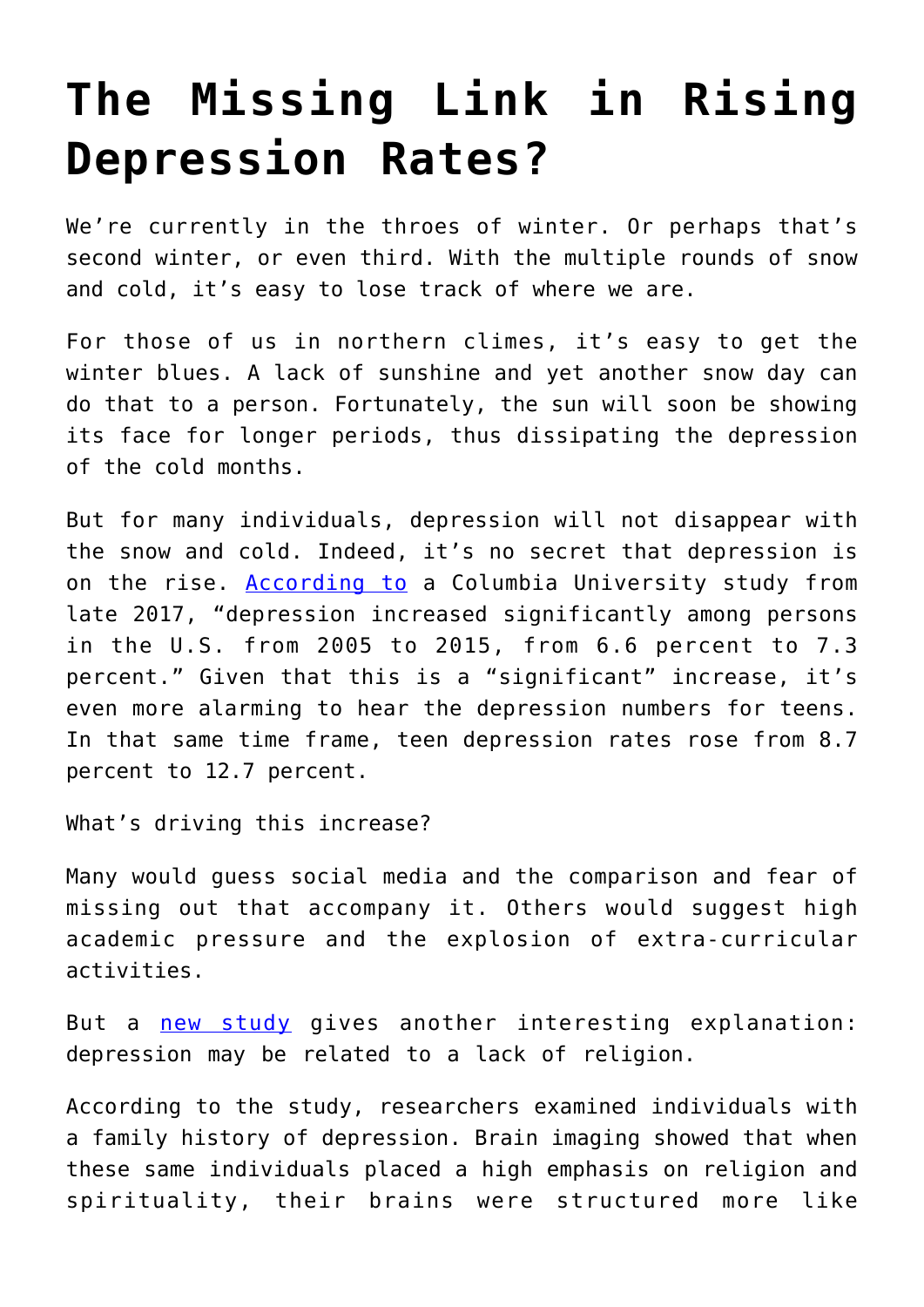individuals who had a minimal history of family depression. In other words, religion appears to greatly minimize an individual's tendency toward depression.

This is interesting, particularly as religion has been rapidly declining in recent years. As the *[ABC News](https://abcnews.go.com/Politics/protestants-decline-religion-sharply-shifting-religious-landscape-poll/story?id=54995663)* graphic below demonstrates, those claiming "no religion" rose nine percent between 2003 and 2017.



As this is roughly the same time frame as the one in which teen depression skyrocketed, I dug deeper to find out which demographic was experiencing the greatest loss of religion. Perhaps not surprisingly, those in the 18-29 age range were the most likely to move into the "no religion" category.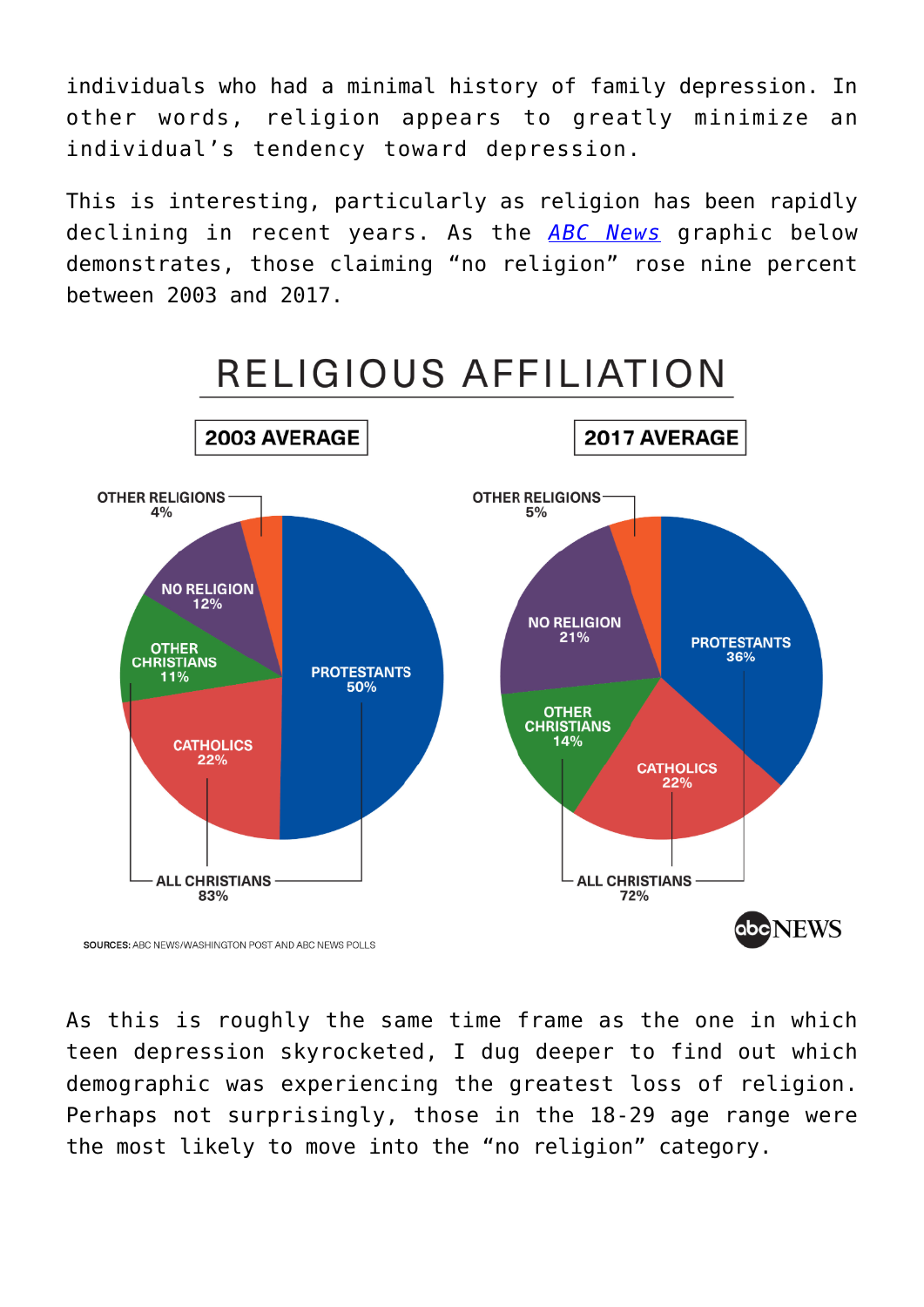## RELIGIOUS CHANGE OVER TIME

|                          | Protestant |      |       | No Religion  |      |       |
|--------------------------|------------|------|-------|--------------|------|-------|
|                          | 2003       | 2017 | Diff. | 2003         | 2017 | Diff. |
| <b>ALL</b>               | 50%        | 36%  | $-14$ | 12%          | 21%  | $+9$  |
|                          |            |      |       |              |      |       |
| MEN                      | 47         | 32   | $-15$ | 14           | 25   | $+11$ |
| <b>WOMEN</b>             | 53         | 41   | $-12$ | 10           | 17   | $+7$  |
|                          |            |      |       |              |      |       |
| AGE 18-29                | 34         | 22   | $-12$ | <u>. 19</u>  | 35   | $+16$ |
| $50+$                    | 63         | 47   | $-16$ | 8            | 13   | $+5$  |
|                          |            |      |       |              |      |       |
| <b>WHITES</b>            | 52         | 39   | -13   | 12           | 22   | $+10$ |
| <b>BLACKS</b>            | 64         | 61   | $-3$  | $\mathbf{1}$ | 15   | $+4$  |
| <b>HISPANICS</b>         | 22         | 14   | -8    | 10           | 20   | $+10$ |
|                          |            |      |       |              |      |       |
| <b>COLLEGE GRADUATES</b> | 46         | 34   | $-12$ | 15           | 25   | $+10$ |
| <b>NON-COLLEGE GRADS</b> | 52         | 38   | -14   | 11           | 20   | +9    |
|                          |            |      |       |              |      |       |
| <b>DEMOCRATS</b>         | 48         | 36   | $-12$ | 12           | 23   | $+11$ |
| <b>REPUBLICANS</b>       | 60         | 49   | -11   | 6            | 10   | $+4$  |
| <b>INDEPENDENTS</b>      | 44         | 31   | $-13$ | 18           | 25   | $+7$  |
|                          |            |      |       |              |      |       |
| <b>LIBERALS</b>          | 40         | 25   | $-15$ | 19           | 35   | $+16$ |
| <b>MODERATES</b>         | 49         | 37   | $-12$ | 12           | 21   | $+9$  |
| <b>CONSERVATIVES</b>     | 58         | 44   | -14   | 8            | 12   | $+4$  |

SOURCE

ABC NEWS/WASHINGTON POST AND ABC NEWS POLLS, BASED ON ANNUAL AVERAGES

Is there a connection? Is it possible that this major decline in religion amongst young people was occurring even during the teen years and is in fact closely related to the rising teen depression rates from the same time frame? And if so, why?

In his book, *[Coming Apart,](https://www.amazon.com/gp/product/030745343X/ref=as_li_qf_asin_il_tl?ie=UTF8&tag=intelltakeo0d-20&creative=9325&linkCode=as2&creativeASIN=030745343X&linkId=dd393668296529cae2239a604a464ce2)* sociologist Charles Murray notes the overall decline in American religion and explains how this decline has a ripple effect, influencing participation dropoff in other civic organizations. It seems that without religion, individuals lose their outlet, their community, and their chance of giving back to others, not to mention their